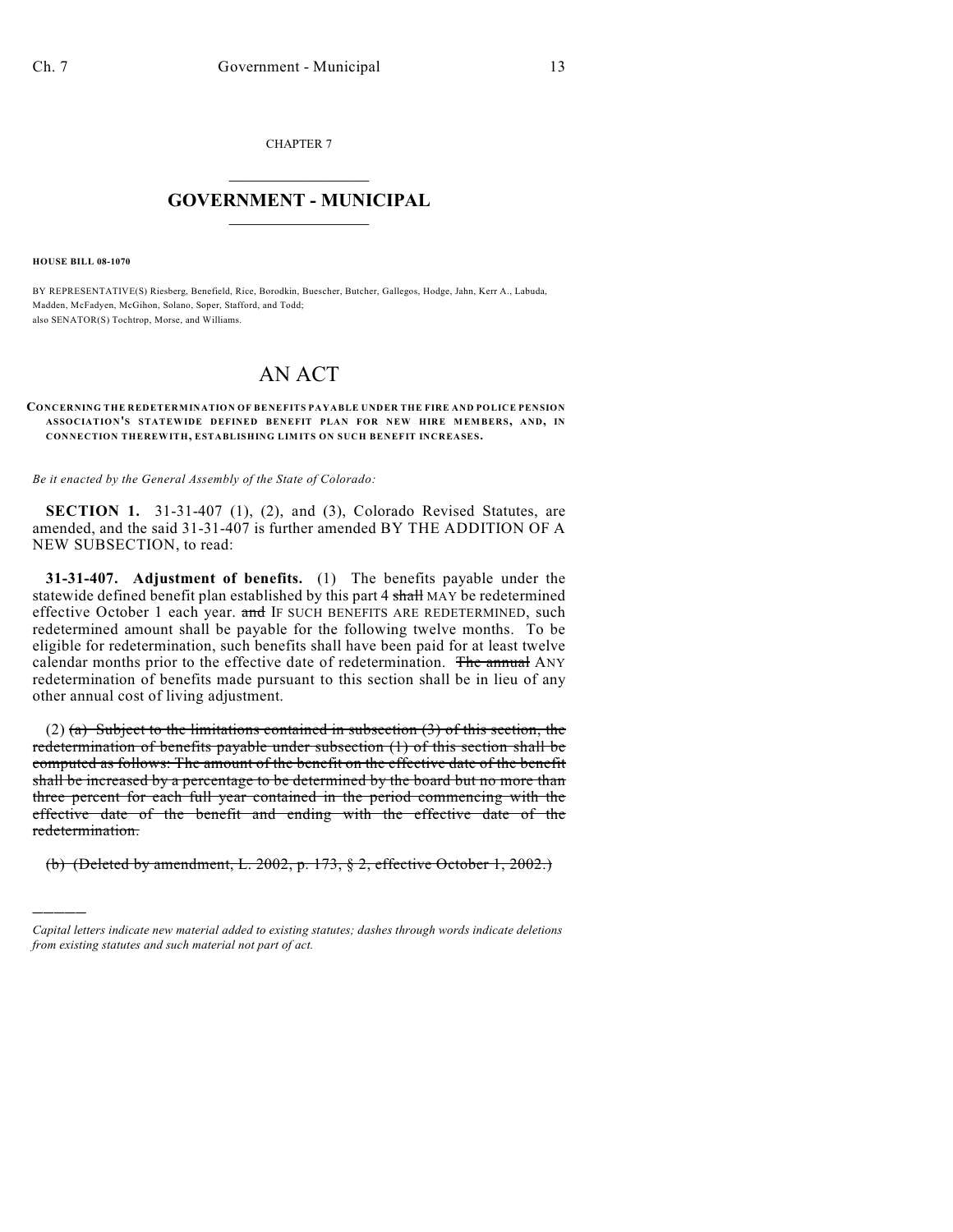(3) (a) In no event shall the redetermined amount provided for in subsection  $(2)$ of this section be:

(I) Less than the amount of the benefit on the effective date of the benefit; or

(II) More than the amount of the benefit on the effective date of the benefit multiplied by a fraction, the numerator of which shall be the average of the consumer price index for the twelve months in the calendar year immediately preceding the effective date of the redetermination and the denominator of which shall be the average of the consumer price index for the twelve months in the calendar year immediately preceding the effective date of the benefit. In no event shall the numerator of the fraction be less than the denominator.

(b) As used in paragraph (a) of this subsection (3), the term "consumer price index" means the national consumer price index for urban wage earners and clerical workers prepared by the United States department of labor. Such consumer price index shall be deemed to have such base period as is in effect January 1, 1969.

(5) (a) EFFECTIVE OCTOBER 1, 2008, AND EACH YEAR THEREAFTER, ANY REDETERMINATION OF BENEFITS MADE PURSUANT TO SUBSECTION (1) OF THIS SECTION SHALL BE DETERMINED BY THE BOARD IN ITS DISCRETION AS A FIDUCIARY OF THE STATEWIDE DEFINED BENEFIT PLAN AFTER CONSIDERING THE FUNDING LEVEL OF THE PLAN, THE COST OF SUCH INCREASE, WHETHER THE INCREASE CREATES AN ADVERSE ACTUARIAL IMPACT ON THE PLAN'S ABILITY TO FUND FUTURE BENEFITS, AND ANY OTHER FACTORS THE BOARD DEEMS APPROPRIATE. THE REDETERMINED BENEFITS SHALL NOT EXCEED THE GREATER OF:

(I) ONE HUNDRED THREE PERCENT OF THE BENEFITS PAID FOR THE PRIOR TWELVE-MONTH PERIOD; OR

(II) THE BENEFITS PAID DURING THE PRIOR TWELVE-MONTH PERIOD MULTIPLIED BY A FRACTION USING THE CONSUMER PRICE INDEX FOR THE IMMEDIATELY PRECEDING CALENDAR YEAR AS THE NUMERATOR AND THE CONSUMER PRICE INDEX FOR THE CALENDAR YEAR PRIOR TO THE IMMEDIATELY PRECEDING CALENDAR YEAR AS THE DENOMINATOR.

(b) AS USED IN SUBPARAGRAPH (II) OF PARAGRAPH (a) OF THIS SUBSECTION (5), THE TERM "CONSUMER PRICE INDEX" MEANS THE NATIONAL CONSUMER PRICE INDEX FOR URBAN WAGE EARNERS AND CLERICAL WORKERS PREPARED BY THE UNITED STATES DEPARTMENT OF LABOR.

**SECTION 2.** 31-30.5-209 (4) (c), Colorado Revised Statutes, is amended to read:

**31-30.5-209. Idle funds.** (4) (c) If a plan fund does not provide any type of cost-of-living benefit to persons receiving benefits from the plan fund, the assets in the plan fund shall be used to provide an annual adjustment to the pension benefits for such persons prior to using the excess balance in the plan fund as provided in paragraph (a) of this subsection (4) and prior to purchasing annuities as provided in paragraph (b) of this subsection (4). The minimum annual adjustment shall be